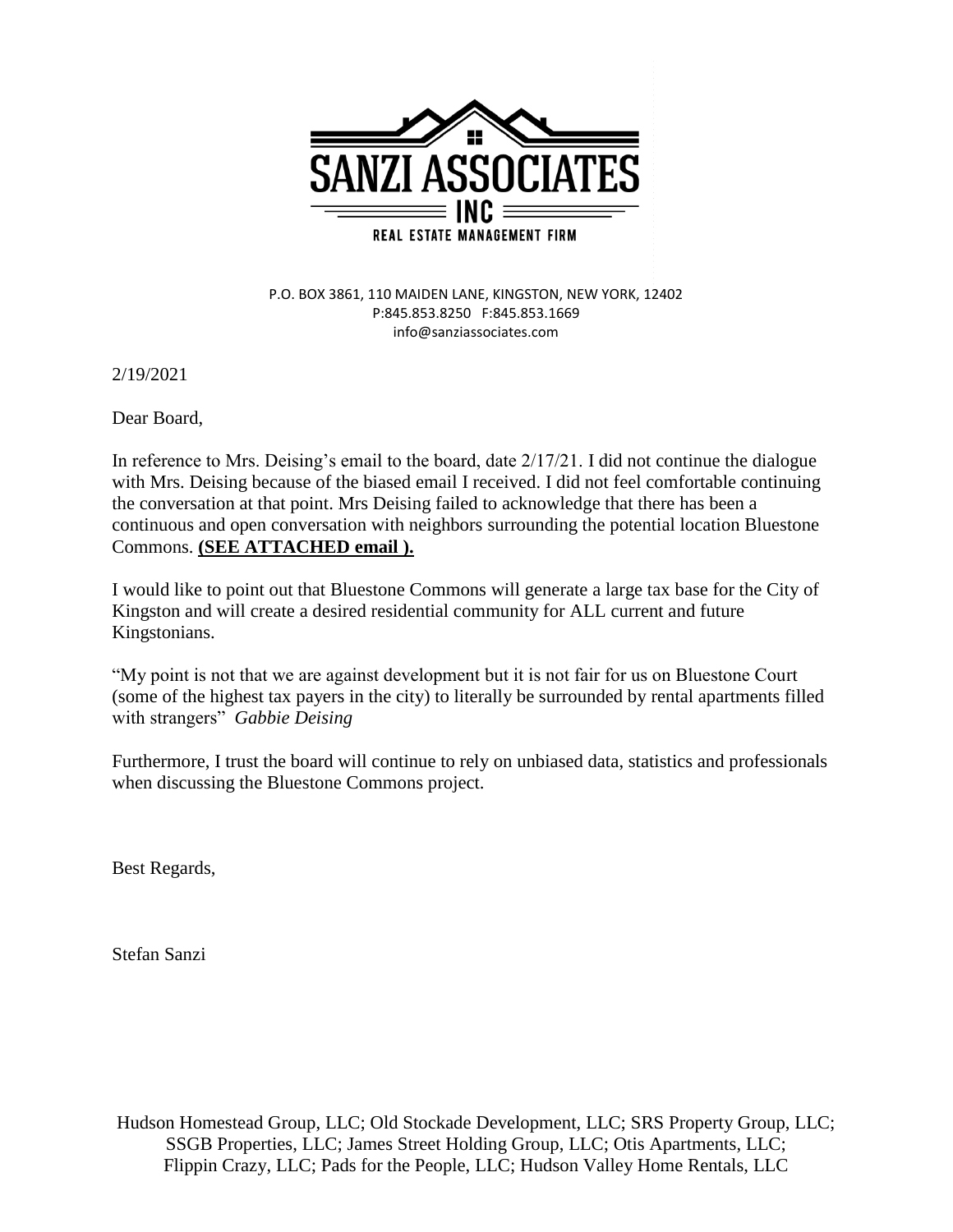

## P.O. BOX 3861, 110 MAIDEN LANE, KINGSTON, NEW YORK, 12402 P:845.853.8250 F:845.853.1669 info@sanziassociates.com

Sun 12/6/2020 7:36 PM

To: Stefan Sanzi <stefan.sanzi@sanziassociates.com> Cc: Peter Deising <pdeising90@gmail.com>; Meredithe Shields <felines127@yahoo.com>; John Dowley <jdowley@hvc.rr.com>; Sandy Perna <sandyperna@gmail.com>; Nicholas Sadler <nicholas.b.sadler@gmail.com>; Mark Nelson <mjn7878@gmail.com>; Ronald Dietl <rdietl@hvc.rr.com>; Kaila Hastings <khastings@acsdny.org>; gabif1@mac.com <gabif1@mac.com>

## Stefan,

Per your request, here are comments and concerns from the Deising family. Im sure there will be several more to follow. If your ok with it I will have everyone email their comments and concerns directly to you.

Pat.

From Peter and Gabbie Deising:

Stefan,

Unfortunately, we are absolutely going to oppose your current project proposal for several reasons. This project will change the entire dynamic of this neighborhood. It's character, traffic flow, SAFETY, noise, etc. I could go on and on. The apartments you are explaining (which some in this city may say are scarce) are going to be provided a single mile away from where you would like to build (by the Kingstonian project.) The overcrowding of these developments between the Kingston Plaza and our homes is immense. Parkview Terrace, Fairmount Estates, Fairview Gardens are a just a few. One is already surrounding the back of our culdesac. It's worth mentioning that none of these have effected our neighborhood directly. They are separated by trees and a fence and do not use our road as an access point. My point is not that we are against development but it is not fair for us on Bluestone Court (some of the highest tax payers in the city) to literally be surrounded by rental apartments filled with strangers. My husband and I are a young family whose families have lived and owned businesses is this town for over 50 years. When we looked for our house, there were few to no new developments offering single family homes. Uptown Kingston is a desirable location and an expansion of single family homes off of bluestone court will fill quickly. We have a one and a half year old son. One of our favorite features this house gave us was the security we had with raising our children here in terms of safety. We walk, ride our bikes and interact with our neighbors on a daily basis on our street. Clearly, that'll be the first thing to go with the 80+ cars passing through every single day. Do you want your children playing in that street?

Hudson Homestead Group, LLC; Old Stockade Development, LLC; SRS Property Group, LLC; SSGB Properties, LLC; James Street Holding Group, LLC; Otis Apartments, LLC; Flippin Crazy, LLC; Pads for the People, LLC; Hudson Valley Home Rentals, LLC